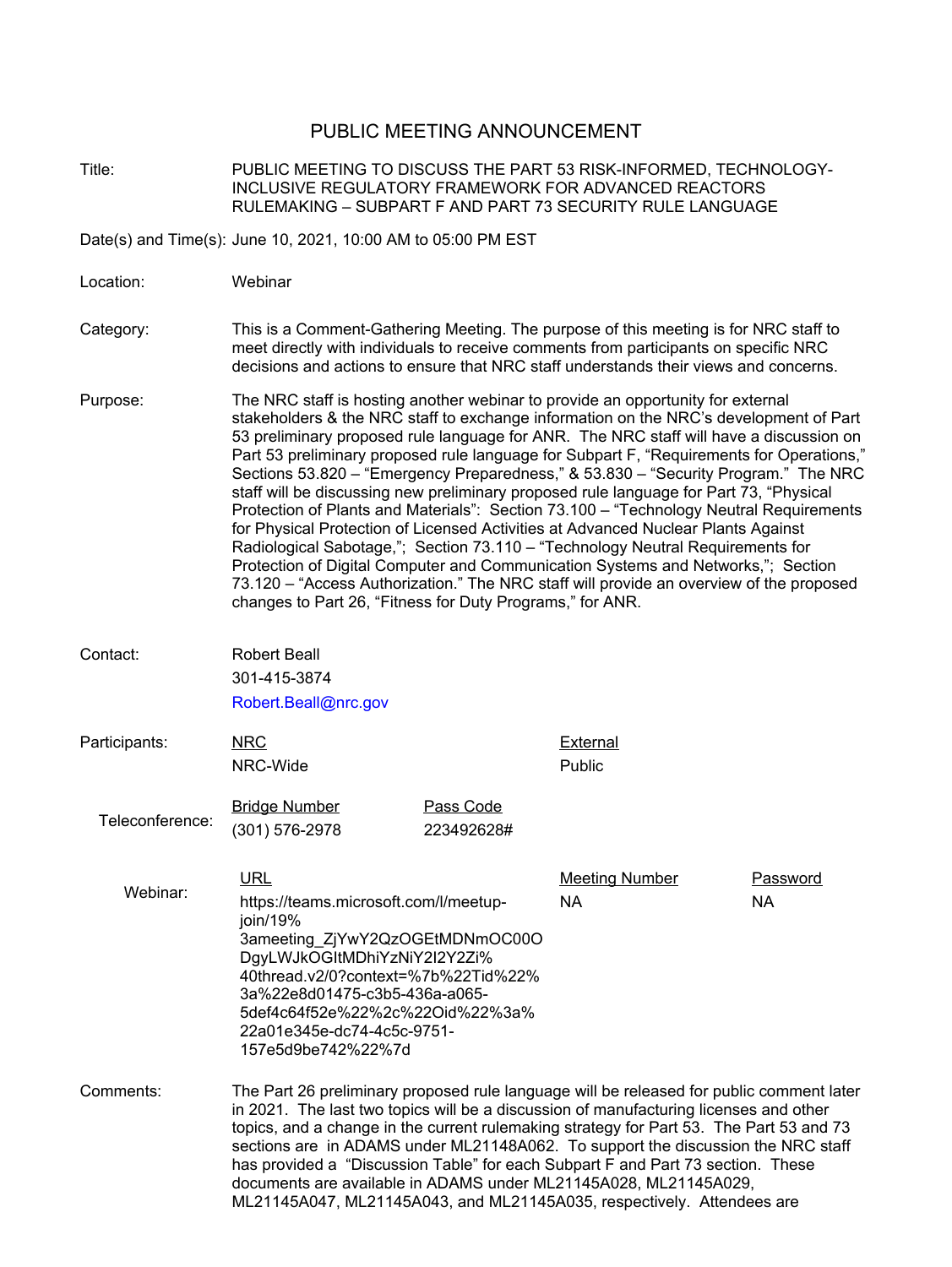available on www.regulations.gov using Docket ID "NRC-2019-0062" or in ADAMS.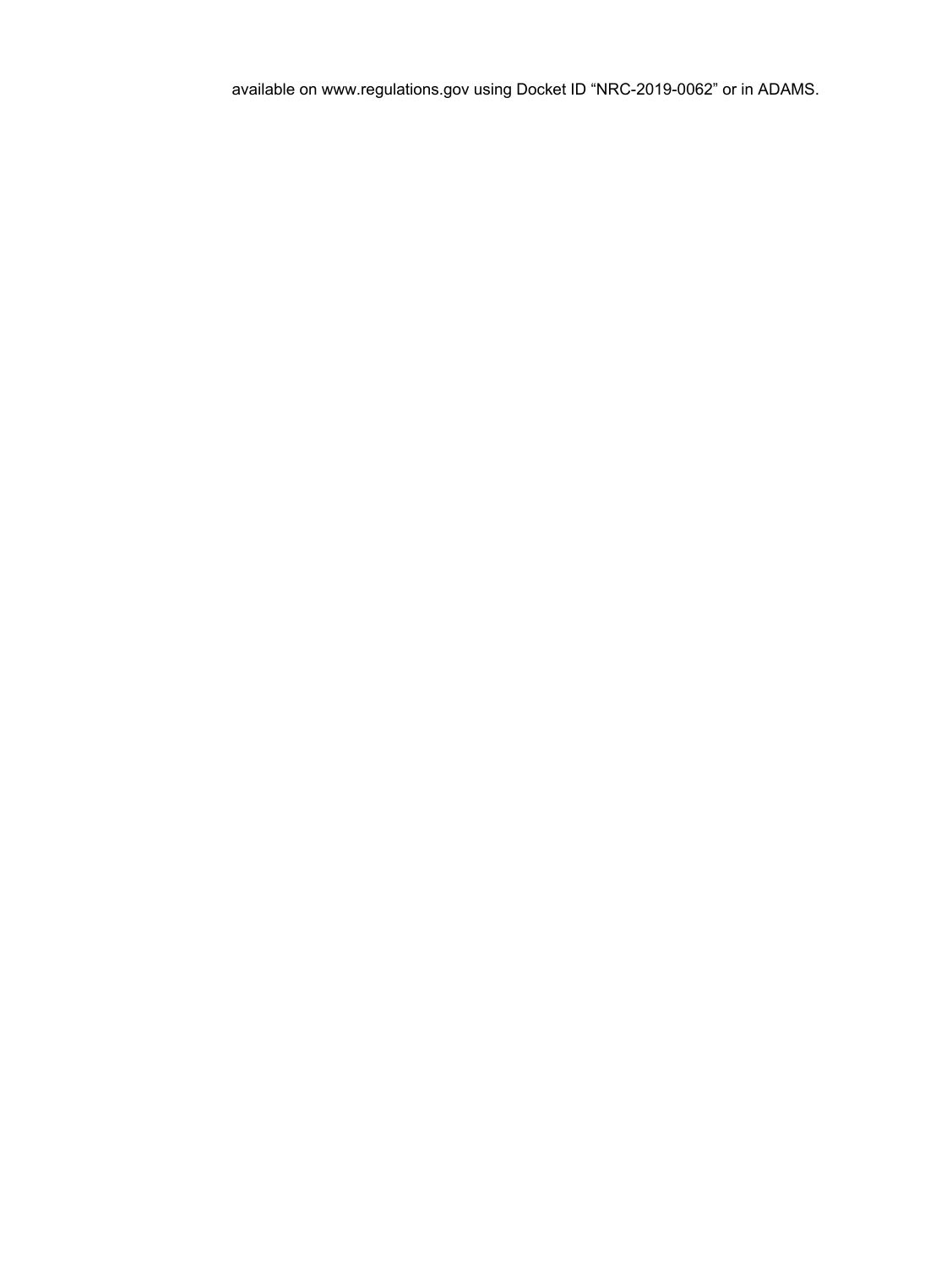# PUBLIC MEETING AGENDA

#### PUBLIC MEETING TO DISCUSS THE PART 53 RISK-INFORMED, TECHNOLOGY-INCLUSIVE REGULATORY FRAMEWORK FOR ADVANCED REACTORS RULEMAKING – SUBPART F AND PART 73 SECURITY RULE LANGUAGE

#### June 10, 2021, 10:00 AM to 05:00 PM EST

## Webinar

| Time<br>10:00 a.m. - 10:15 a.m. | Topic<br>Welcome / Introductions / Logistics /<br>Goals for the Meeting                                                                                                      | <b>Speaker</b><br><b>NRC</b> |
|---------------------------------|------------------------------------------------------------------------------------------------------------------------------------------------------------------------------|------------------------------|
| 10:15 a.m. - 11:30 a.m.         | Part 53 - Subpart F:<br>• Section 53.820 - "Emergency Preparedness"<br>• Section 53.830 - "Security Program"                                                                 | NRC/Public<br>(Workshop)     |
| 11:30 a.m. - 12:15 p.m.         | Part 73 - Section 73.100: "Technology<br>Neutral Requirements for Physical Protection<br>of Licensed Activities at Advanced Nuclear Plants<br>Against Radiological Sabotage" | NRC/Public<br>(Workshop)     |
| 12:15 p.m. to 1:15 p.m.         | <b>LUNCH BREAK</b>                                                                                                                                                           |                              |
| 1:15 p.m. - 2:00 p.m.           | Part 73 - Section 73.110: "Technology<br>Neutral Requirements for Protection of Digital<br>Computer and Communication Systems and<br>Networks"                               | NRC/Public<br>(Workshop)     |
| 2:00 p.m. - 2:45 p.m.           | Part 73 - Section 73.120: "Access<br>Authorization"                                                                                                                          | NRC/Public<br>(Workshop)     |
| 2:45 p.m. - 3:00 p.m.           | <b>BREAK</b>                                                                                                                                                                 |                              |
| $3:00$ p.m. $-3:30$ p.m.        | Part 26 - Overview/Discussion of Fitness for<br>Duty Requirements for Part 53                                                                                                | NRC/Public<br>(Workshop)     |
| 3:30 p.m. - 4:15 p.m.           | Manufacturing Licenses and Other Topics                                                                                                                                      | NRC/Public<br>(Workshop)     |
| 4:15 p.m. $-$ 4:30 p.m.         | Part 53 Rulemaking Strategy Adjustments                                                                                                                                      | NRC/Public                   |
| 4:30 p.m. $-5:00$ p.m.          | Additional public comments, questions,<br>and closing NRC / public remarks / adjourn                                                                                         | NRC/Public                   |

The webinar is structured to support an exchange of views on several key topics related to the development of the Part 53 rulemaking. Participants from the NRC include members from the Office of Nuclear Reactor Regulation and Office of Nuclear Material Safety and Safeguards.

Those organizations or members of the public interested in making a presentation or wish to participate in a discussion on one or more of the agenda topics should e?mail the meeting contact, Mr. Robert Beall, as soon as possible, but no later than June 4, 2021, and any presentation slides shall be received by the meeting contact no later than June 8, 2021.

Members of the public will have the opportunity to ask questions or offer insights about the agenda topics following each discussion and at the end of the meeting. Those wishing to submit questions or offer insights may also do so during the webinar. The NRC staff will provide guidance during the webinar on the methods to ask questions. Alternatively, questions may be submitted in advance to Robert.Beall@nrc.gov